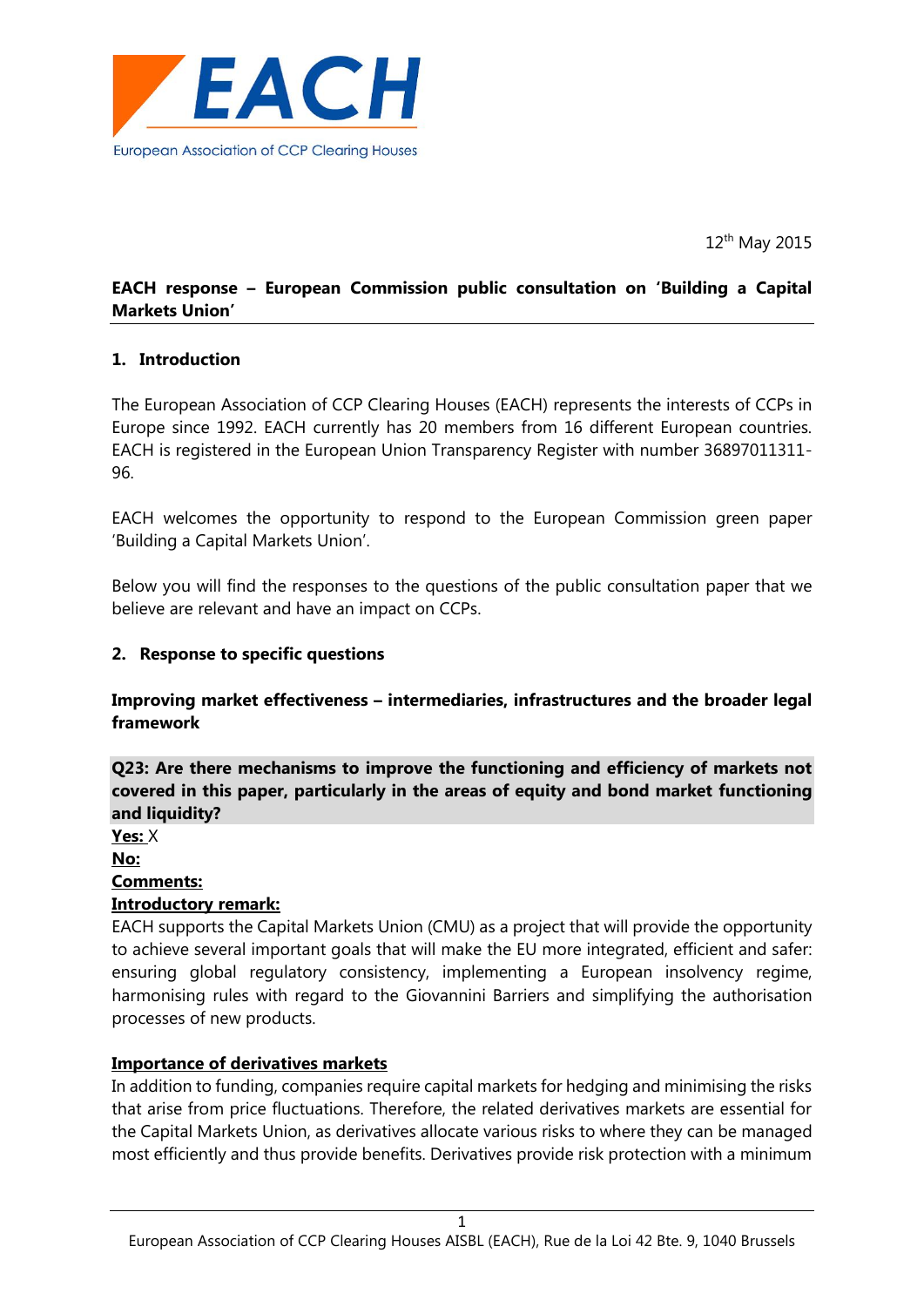upfront investment and capital consumption. They allow investors to trade on future price expectations thus improving the efficiency of price discovery. As a consequence, derivatives markets reduce uncertainty and costs in economic activity. Derivatives markets promote financial stability and facilitate risk management.

# **Global consistency**

Any measures taken in the context of the capital markets union should be aimed to avoid the potential for regulatory arbitrage at global level.

# **Q24: In your view, are there areas where the single rulebook remains insufficiently developed?**

# **Regulatory Reconciliation/Consistency check of regulatory initiatives**

The Capital Markets Union should not be seen as "de-regulation", but rather re-regulation. Loose ends need to be reconciled with regard to finalisation, implementation and application of existing regulatory initiatives, making sure that these avoid any unintended consequences. Surplus and misdirected regulation raises costs for businesses, utilising valuable funds that could instead be turned towards innovation and growth creation. The overall aim should be to establish a more attractive environment for companies and investors.

In the last years the European Commission launched important regulatory initiatives (CRD IV/CRR, MiFID II/MiFIR, EMIR, CSDR, AIFMD, UCITS V etc.) that should be integrated under the umbrella of the Capital Markets Union. The Commission should avoid making significant further changes to market structure. The Capital Markets Union should reduce the regulatory burden to what is essential, build up an efficient supervisory structure and ensure a global level playing field. Existing regulatory initiatives should be aligned with and not contradict the goals of the Capital Markets Union project (e.g. T2S, FTT)

Given the global nature of capital markets, coordination of supervision both within and outside Europe is important in order to ensure a global level playing field and maintain European competitiveness. The overall aim should be to establish an attractive environment for companies and investors.

## **Harmonisation**

Fostering the harmonisation of rules and standards is essential to eliminate costly barriers (especially the Giovannini barriers) and reduce complexity for investors and companies. Initiatives in this area, building on the Single Rule-book as a harmonised regulatory framework, should increase the attractiveness and returns on investment, thereby stimulating economic growth.

The Capital Markets Union is likely to be a good vehicle through which to dismantle some of the cross-border barriers preventing the development of integrated European markets. Significant fragmentation still exists in the public domain, e.g. in securities law, insolvency law, accounting standards for SMEs, and tax procedures (e.g. withholding tax procedures) and investment fund services.

## **Global consistency**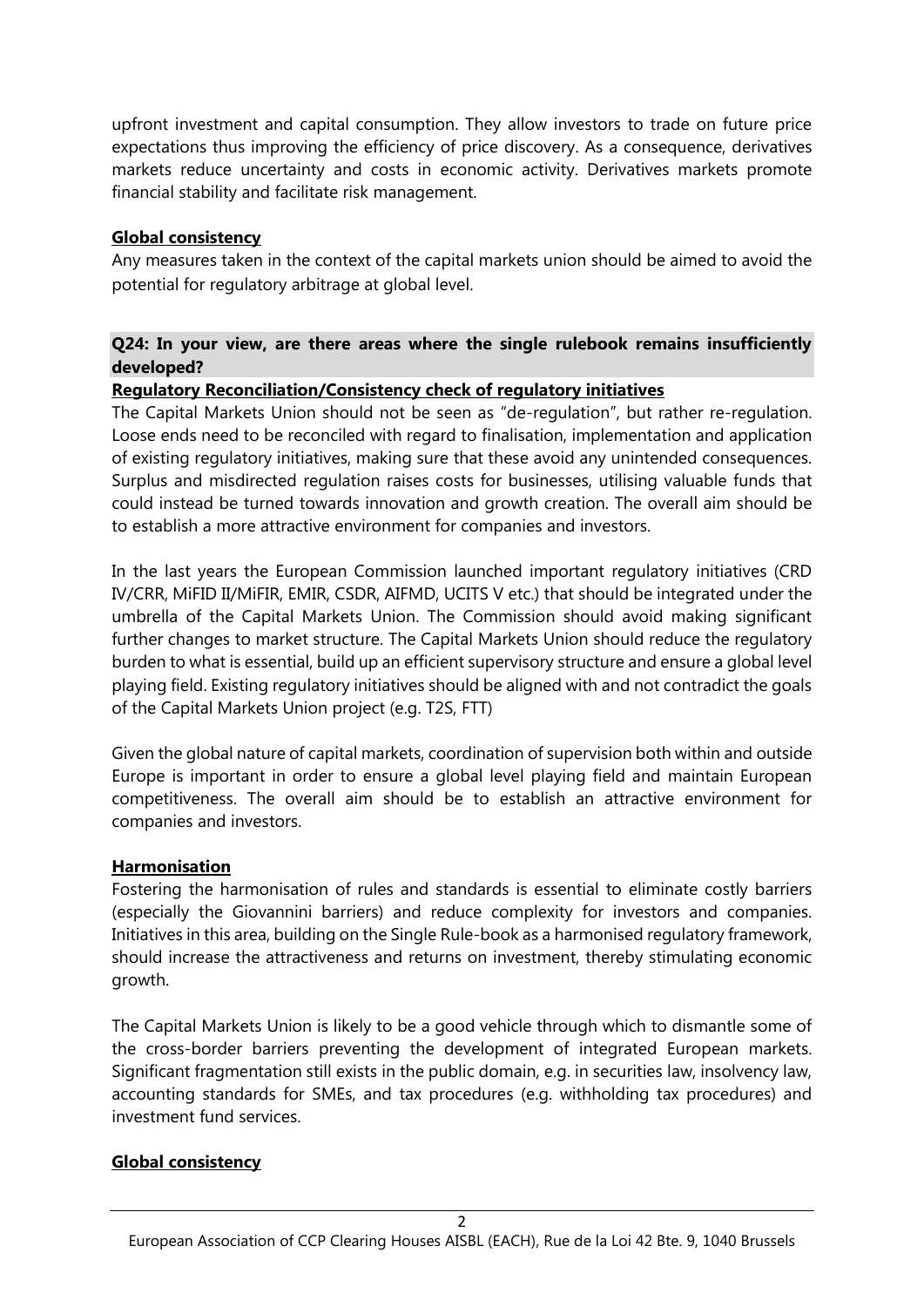Any measures taken in the context of the capital markets union should be aimed to avoid the potential for regulatory arbitrage at global level.

# **Q27: What measures could be taken to improve the cross-border flow of collateral? Should work be undertaken to improve the legal enforceability of collateral and closeout netting arrangements cross-border?**

#### **Measures to be taken to improve the cross-border flow of collateral**

Following the recent financial crises, market participants faced a significant increase in the use of collateral to secure operations (e.g. operations with central banks, margin requirements, reverse repo transactions). It is therefore important for market participants in Europe to optimise the use of collateral and do so by **targeting one single pool of collateral** which allows real time substitution. Cross border solutions (e.g. Inter-operability between ICSDs and between domestic CSDs and ICSD) will allow banks to have one single pool of collateral.

The implementation of European legislation and other non-legislative initiatives aimed at harmonising settlement across the EU helps improve the cross-border flow of collateral. Examples are the **CSD Regulation and the T2S project**. Both will facilitate settlements across CSDs and ICSDs, fostering greater financial integration.

We support the development of tools which allow collateral optimisation, such as **triparty repo solutions**. Triparty repo transactions, for which post-trade processing (e.g. collateral selection, payment and settlement, custody and management during the life of the transaction) is outsourced by the parties to a third-party agent, have the advantage to allow for real time substitutions and optimisation regarding the type of collateral delivered.

Lastly, we support the **ECB decision in May 2014 to remove the repatriation requirement**, part of Correspondent Central Banking Model ("CCBM"). This decision made it easier for Eurosystem counterparties to use assets, held as collateral at their domestic CSD, for their Eurosystem credit operations. The removal of the repatriation requirement eliminated the need to move assets from the investor securities settlement system ("SSS") to the issuer SSS in CCBM operations. We would encourage all EU central banks to embrace this solution.

# **Improving the legal enforceability of collateral and close-out netting arrangements cross-border**

## **Financial Collateral Legislation**

We would support a **Financial Collateral Harmonising Regulation as a long term aim, with convergence of existing practice under the Financial Collateral Directive as a medium term aim**. The key issue is to ensure that collateral arrangements are easily enforceable whether they are on the basis of title transfer or a security interest (and irrespective of the jurisdiction where the collateral is held and the jurisdiction of the grantor). The Financial Collateral Directive is useful in that regard. In order to improve legal enforceability of collateral (which supports effective risk management and efficient markets), we would welcome (in the long term) a review of the Financial Collateral Directive to make sure it is still fit for purpose, particularly in relation to cross-border arrangements. An alternative would be the introduction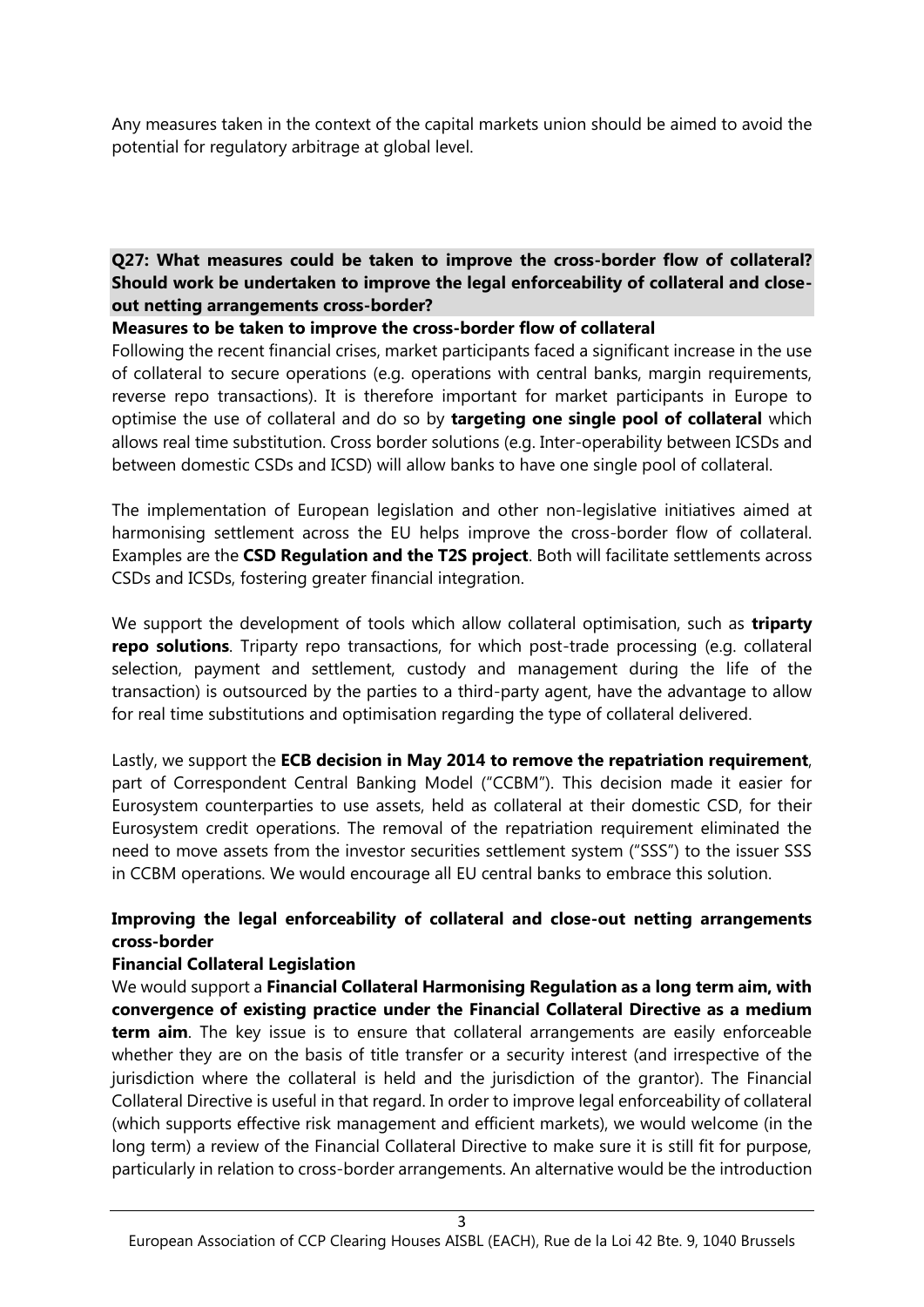of a European legal framework for the harmonisation of rules regarding the methods allowing for effective acquisition of securities and collateral interests therein and the regime regarding good faith acquisition, building on the Financial Collateral and Settlement Finality Directives. This could include looking at the different types of security interest which exist under the law of different jurisdictions and ensuring there is a harmonised position on how such security interests are taken. It could also encompass some of the ancillary arrangements which surround collateral arrangements.

For example, we understand that powers of attorney are automatically revoked on the insolvency of the grantor in some jurisdictions but not in others.

It has also been observed that even netting-friendly jurisdictions may have inconsistent laws regarding:

- (i) the scope of eligible parties allowed to use close-out netting: for instance, insurance companies or special purpose vehicles used by banks in the context of securitisation might or might not be netting-eligible, depending on the jurisdiction;
- (ii) the eligible types of contracts: jurisdictions differ, for instance, in their assessment of whether physically settled derivatives should be netting-eligible; and the extent to which close-out netting is compatible with the pari passu principle: for instance, the applicable regime regarding knowledge by the solvent party of the approaching insolvency of the counterparty differs across different jurisdictions.

# **Exemption of cleared derivatives from bail-in powers**

In addition, it is worth noting that CCPs could be exposed to the risk that different resolution authorities take differing views as to whether cleared derivatives could be bailed in or not, which could then impact the enforceability of collateral and close-out netting arrangements by a CCP in a clearing member's default scenario. We believe that resolution authorities should take a consistent approach on this matter and exempt cleared derivatives from bail-in powers. Bailing-in liabilities owed to CCPs could present significant challenges to the proper operations of CCPs and undermine financial stability. As you will appreciate clearing of trades through CCPs helps to reduce systemic risk and risk contagion. This is largely as a result of the comprehensive risk management arrangements employed by CCPs. An important aspect of risk management is that in normal circumstances a CCP runs a 'matched book' (i.e. any lossmaking positions to which the CCP is counterparty are always matched by profit-making positions). In the event of a default, CCPs have rigorous procedures for the closing-out of clearing members' positions to re-establish a matched book. These arrangements crystallise losses at the earliest possible stage and prevent contagion to other market participants. The inclusion of centrally cleared transactions in the bail-in provisions could potentially prevent CCPs exercising such powers. For example:

- A CCP may be unable to default a clearing member or liquidate a position with a clearing member simply because it is subject to bail-in provisions. This could place the CCP in a position where it holds an unmatched book (and without access to the clearing member's default resources to make good any shortfall), thereby increasing systemic risk.
- It could also impact the effectiveness of a CCP's default procedures (which are designed to recreate the matched-book in a default) if a CCP is required to deal with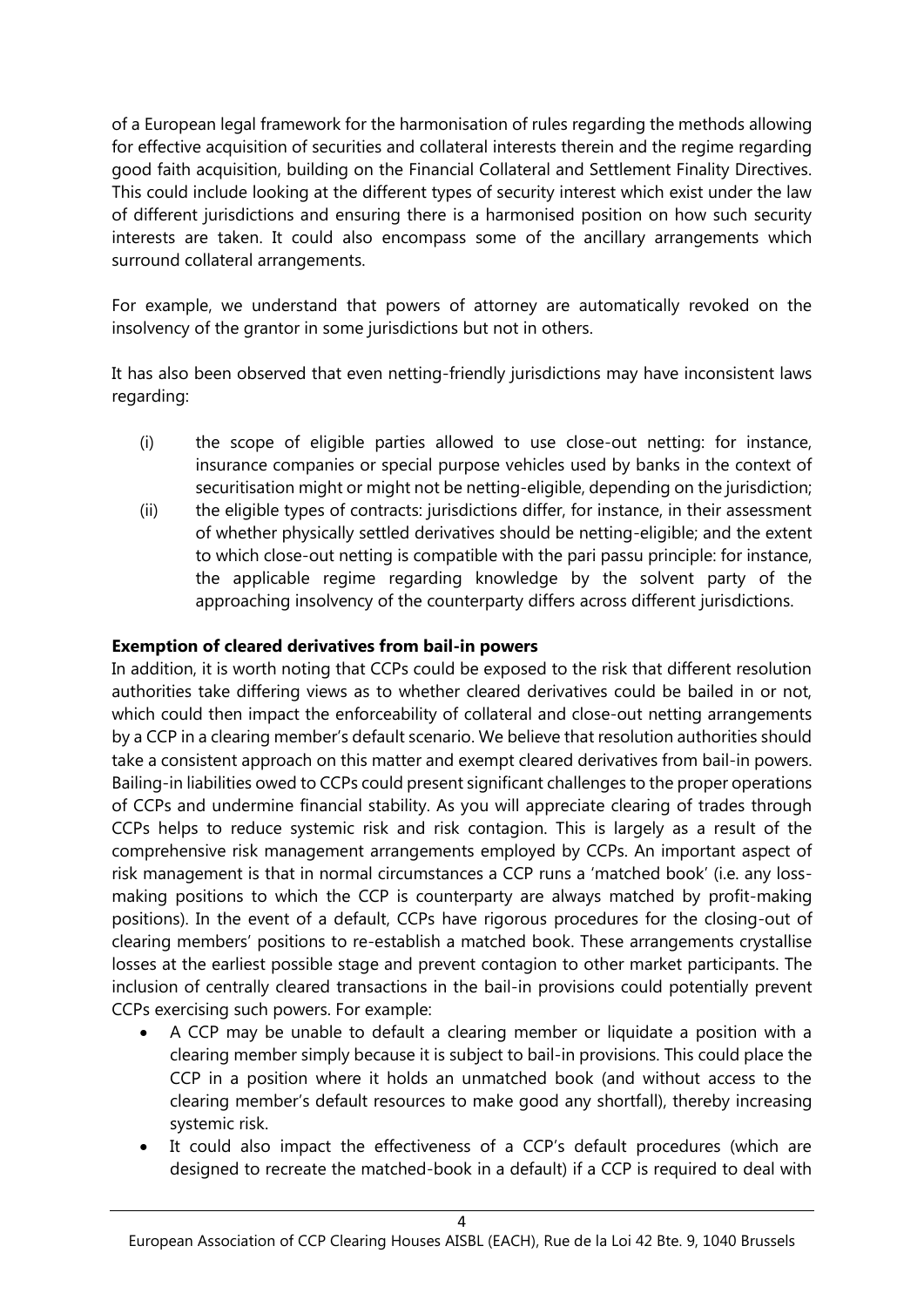a contract on its 'bail-in' terms and could therefore increase risk contagion to other market participants.

 Furthermore it may result in market uncertainty if it was not clear that all liabilities owed to a CCP, including net sums due, were excluded from the scope of the bail-in power.

#### **Q29: What specific aspects of insolvency laws would need to be harmonised in order to support the emergence of a pan-European capital market?**

It would be extremely useful for CCPs if European insolvency legislation (as it applies to defaulting Clearing Members) could be harmonised on the basis that a **CCP's rights in insolvency** are clearly protected. The cornerstone of this would be to ensure that all European insolvency regimes facilitate the exercise by a CCP of its obligations under EMIR. These include, but are not limited to, the rights of a CCP to close-out positions and apply collateral and to port positions and collateral using the powers set out in its default rules notwithstanding any prima facie infringement of insolvency laws giving effect to the pari passu principle.

**Persistent legal issues relating to securities holding and transfers are strongly connected to domestic insolvency law and property law**. Both are traditionally applied on a mandatory basis. Therefore, market participants are unable to simply choose one jurisdiction's law, as they might regulate their contractual relationships, and have the entire situation governed by it. Many investors are unaware of, and may sometimes be sceptical about the order of priority on insolvency in other member states. This may deter many of them from cross-border investment activity. Cross-jurisdictional legal certainty heavily depends on the compatibility of these mandatory domestic laws.

**In the medium term, CMU can build on the two Giovannini reports by taking a functional approach to harmonisation, rather than addressing fundamental legal concepts**. This would allow Member States to opt-in to changing technical arrangements without changing laws or taxation arrangements. We believe there is scope among the remaining "Giovannini Barriers" defined by the Legal Certainty Group to be addressed in this way (e.g. the methods for acquisition and disposal; the minimum content of the acquired position; effectiveness and reversal; the protection of the acquirer; priority issues; the integrity of the number of securities; instructions; and, the possibility of attachments.)

One way of dealing with these issues may be the **revise or expand the Settlement Finality Directive** and place a greater emphasis on ensuring **harmonised implementation across Europe**.

**Q31: How can the EU best support the development by the market of new technologies and business models, to the benefit of integrated and efficient capital markets? A more efficient process to approve new risk management products**

**EACH believes that the EU could best support the development by the market of new technologies and business models, to the benefit of integrated and efficient capital markets, if the current processes through which central counterparties (CCPs) launch innovative risk management products and improve their risk management models are rationalised**.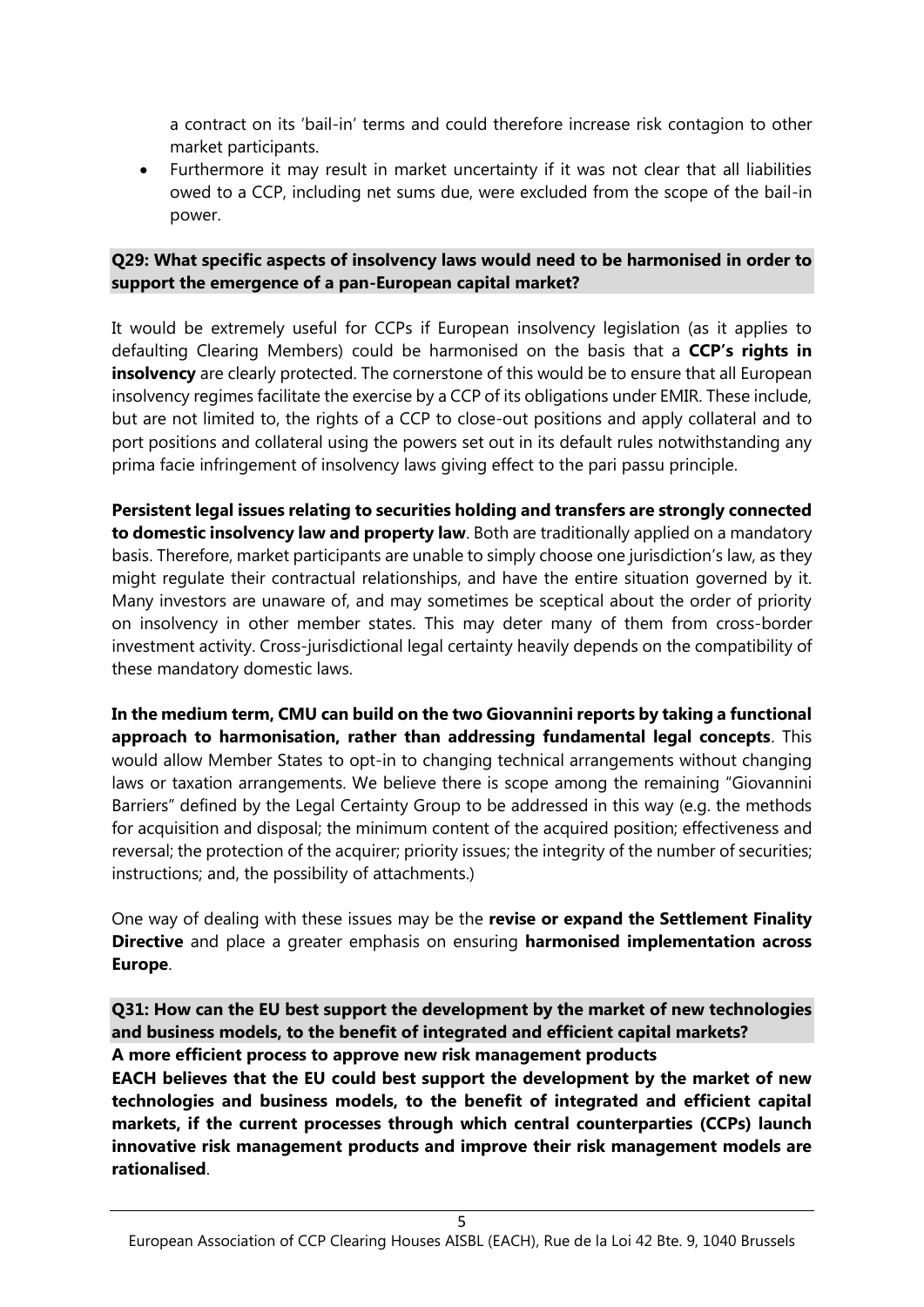CCPs are financial market infrastructures that reduce and manage the counterparty risks in financial markets by becoming the buyer to every seller and the seller to every buyer of an original trade. They perform this function through robust risk management tools, such as multilateral nettings, ex-ante collateralisation of market positions and a pre-agreed set of legal and operational rules in case of counterparty default.

During the recent financial crisis, CCPs demonstrated their ability to successfully manage a default and prevent contagion across market participants. As a result of the crisis, regulators around the word agreed to support clearing through CCPs as a way to improve risk management in the OTC derivatives market. In the European Union, this requirement was implemented through the European Market Infrastructure Regulation (EMIR).

EMIR sets minimum standards regarding the governance arrangements of the way European CCPs, conduct business (e.g. transparency), the capital they must hold and their risk management framework.

We believe that **the authorisation of new products and improvements to CCP risk management models should be streamlined in order to achieve a more efficient capital markets union in the EU**. CCPs currently face the following challenges when launching a new product or improving their risk management models:

- **Timing** The timing to approve new products is excessively long. Based on the experience of EACH members, it can in some circumstances take a CCP close to or longer than one year to get a new product approved. **In order to address this concern, EACH proposes**:
	- $\circ$  The application of one clear and official procedure equally across all CCPs and all jurisdictions in the EU. The factors considered when determining any material changes (Article 49) to a CCPs current suite of products should be disclosed by regulators to CCPs. This will help the CCPs streamline their business strategy and can then attempt to prioritise their product launches/developments.
	- o The assessments by the competent authorities should be targeted and specific to those elements of an additional service or activity which are new to that service or activity.
	- o A more detailed description by the regulators of the data and documents to be provided in the application, to speed up the procedure.
- **Governance**
	- o Repetition of assessment The assessments currently performed by some regulators lead to the repetition of assessment which may not be directly related to the improvement proposed and which had already been approved by authorities during the original article 17 authorisation (e.g. during the authorisation of the CCP).
	- $\circ$  Overlapping verifications EACH believes that the current process to approve new products or authorise an enhanced version of the CCPs' risk models can sometimes lead to a situation where the same verifications occur more than once. **In order to address this concern, EACH proposes**: